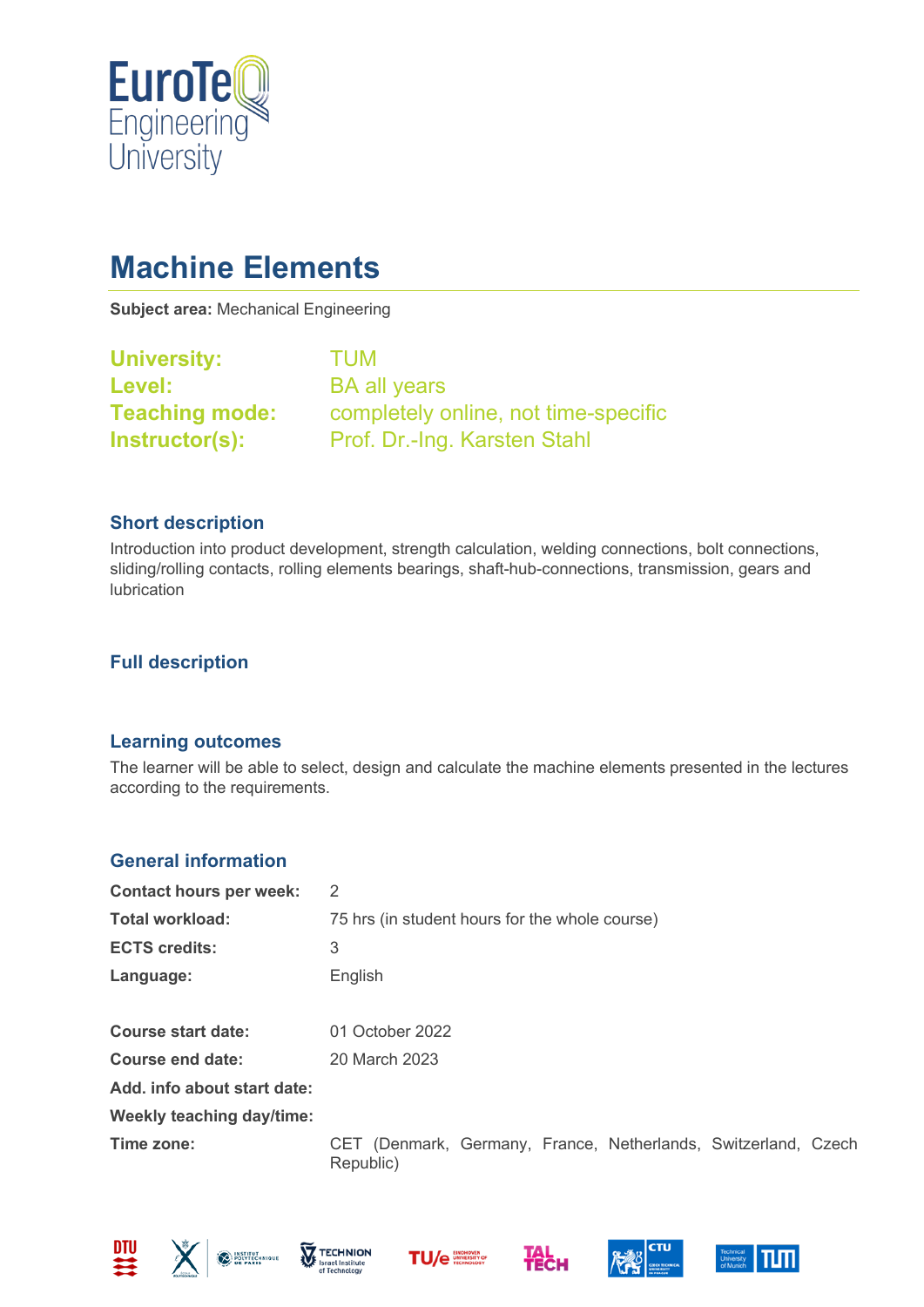

## **Further information:**

| <b>Prerequisites:</b>          | <b>Engineering Mechanics</b>            |
|--------------------------------|-----------------------------------------|
|                                | <b>Materials Science</b>                |
| <b>Activities and methods:</b> | Lectures                                |
| Presence on campus:            | final exam on campus at host university |

| <b>Final examination</b>     |                                                              |
|------------------------------|--------------------------------------------------------------|
| Form:                        | written                                                      |
| Date:                        |                                                              |
| Location/format:             | on campus of host institution                                |
| <b>Re-sit possibility:</b>   | no                                                           |
| <b>Transcript available:</b> | end of academic year                                         |
| Add. info/requirements:      | final exam on campus at host university at the end February/ |
|                              | mid-March                                                    |

## **Registration**

To register for this course, follow the registration requirements of your **home university** as specified here: [www.euroteq.eu/courses-registration.](http://www.euroteq.eu/courses-registration)

| <b>Administration</b>        |                            |
|------------------------------|----------------------------|
| Number of places:            | 50                         |
| <b>Minimum participants:</b> |                            |
| Internal course code:        |                            |
| <b>Contact:</b>              | euroteq.incoming.zv@tum.de |

*This course is part of the EuroTeQ Engineering University joint course catalogue 2022/2023. This is a collaborative activity of the partner universities DTU, L'X, TU/e, TalTech, CTU, TUM as well as Technion. Students from these universities can participate in the offered courses. It is the responsibility of the student to check if you fulfil the requirements to participate in a specific course. Students are also advised to check with their home institution how to get recognition of the ECTS credits gained in courses of the EuroTeQ course* 





*\_\_\_\_\_\_\_\_\_\_\_\_\_\_\_\_\_\_\_\_\_\_\_\_\_\_\_\_\_\_\_\_\_\_\_*